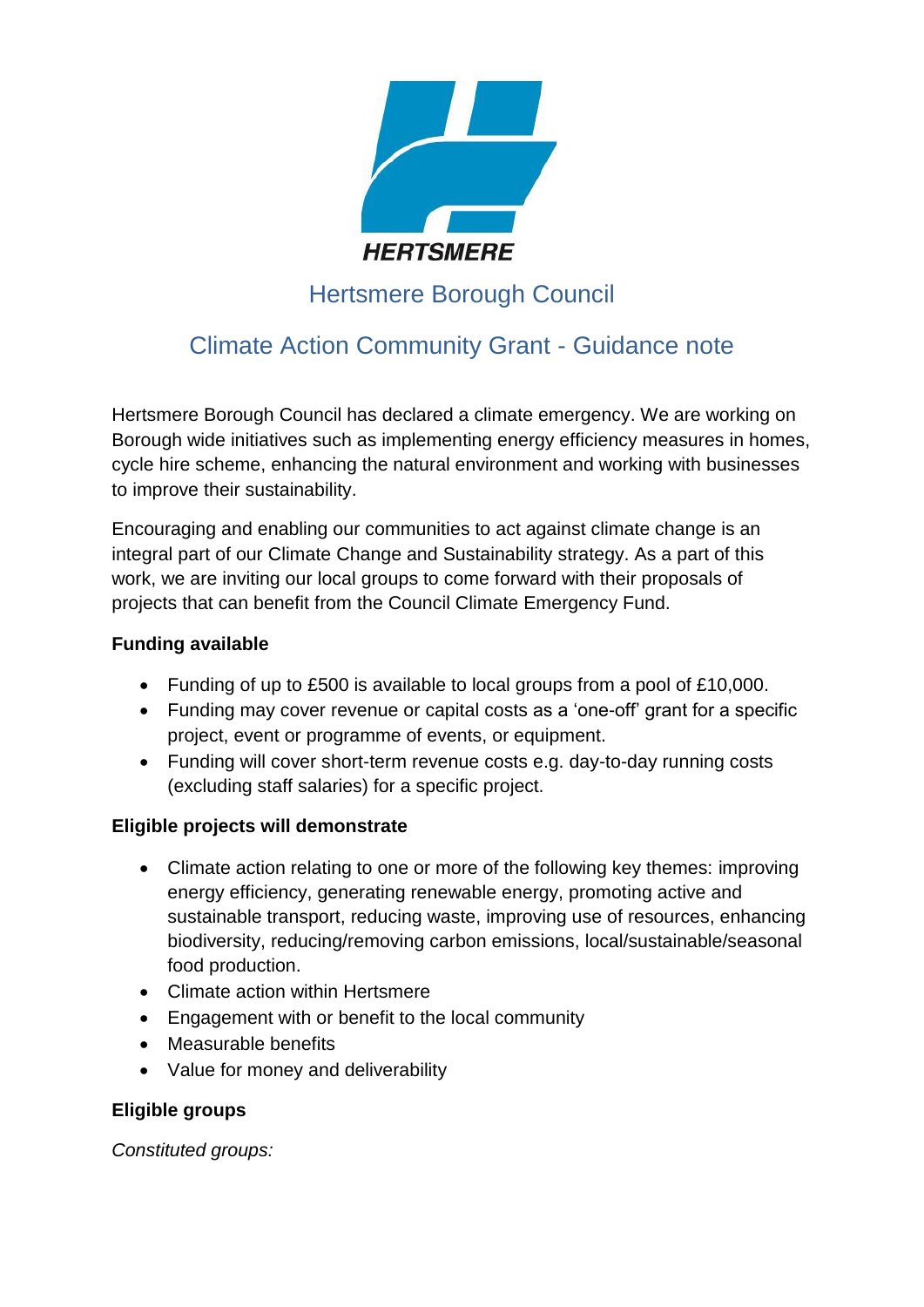

Any voluntary or community group can apply, including those already in receipt of funds. These groups must comply with the following conditions:

- hold a bank account in the name of the group, requiring at least two signatories,
- have a Management Committee of at least three people,
- be non-profit making or a social enterprise where profits are reinvested for community or social benefit,
- operate with no undue restrictions on membership.

# *Non-constituted groups:*

Informal / grass roots / non-constituted groups can apply. They must provide a letter of endorsement from a constituted charitable organisation, a local Councillor (Borough, Town and/or Parish Council), Police Community Support Officer or other similar representative on their organisation's headed paper – if you are unsure on this, please contact us for advice.

Applications from a partnership of organisations are welcome. In such cases, one of the organisations would need to act as 'lead applicant' to which any grant monies would be paid.

# **Conditions of the grant**

- The council reserves the right to attach special conditions to your grant. Any special conditions will be explained in your notification of grant letter.
- If you are applying to other funding organisations for match or part funding, the borough council may make any grant awarded conditional on the success of these other applications.
- All applicants working with children or vulnerable adults will be required to provide evidence that there are current Disclosure and Barring Service (DBS) checks in place (this replaced CRB checks). Relevant child and/or vulnerable adult protection policies will also need to be provided.
- The applicant will be responsible for all planning consents, permissions, access and other legal requirements for successful completion of the project.
- Your organisation must use the grant aid within the same financial year it was awarded. The council will usually claim back any grant not spent during the year for the purpose of which it was given. If the grant is ear-marked for a particular project, permission must be given for the money to be transferred to the next financial year.
- Successful projects will be asked to forward to us any publicity and photographic evidence upon completion of the project/purchase, via email to Sarika.jain@hertsmere.gov.uk. Please note that it is your responsibility to obtain the relevant consents to use photographs.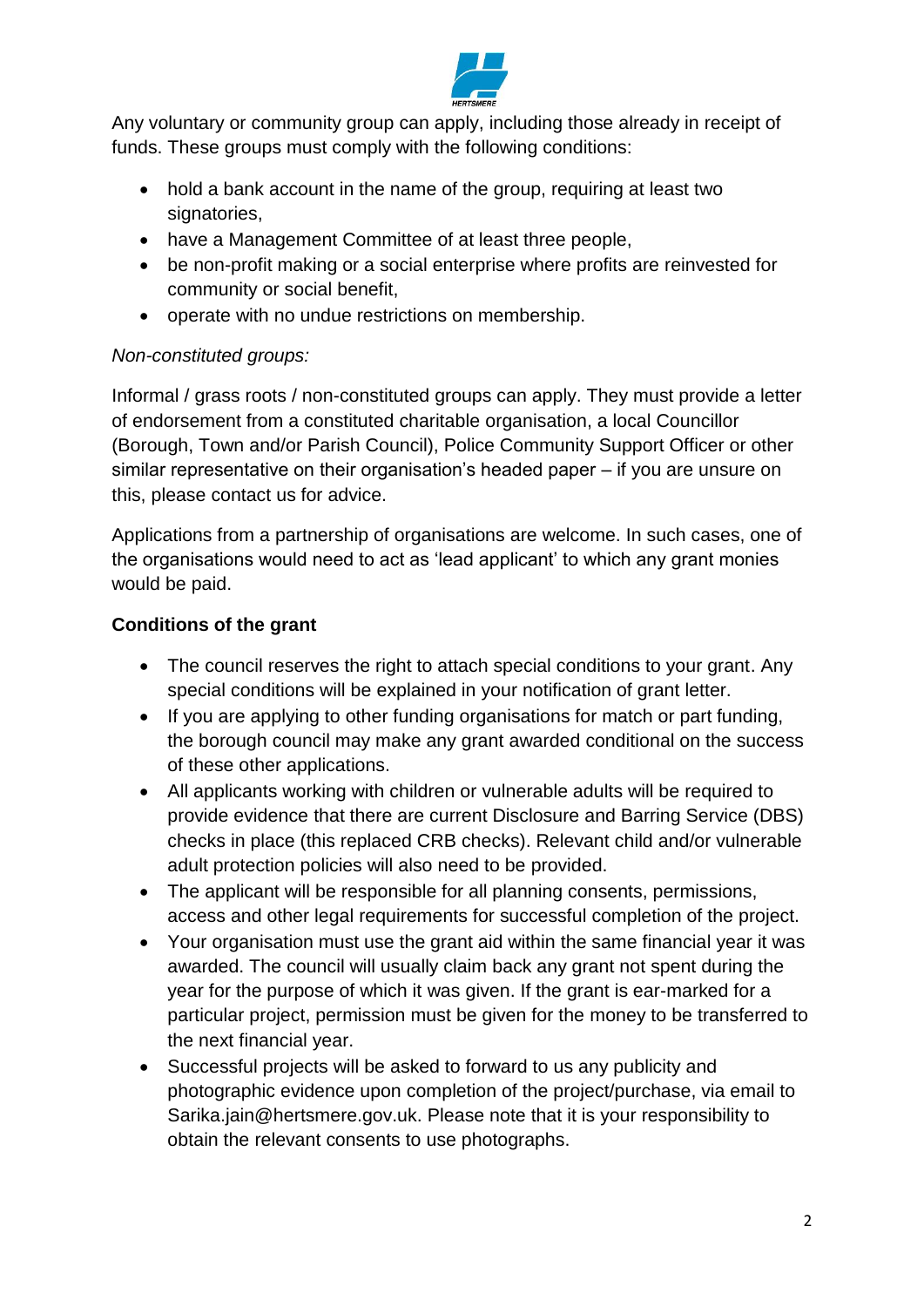

- Hertsmere Borough Council will publish information relating to types and numbers of applications received along with names and the amounts awarded to successful applicants.
- Your organisation must acknowledge the support of Hertsmere Borough Council in its promotional material, such as our logo. It is important to let people know where the council's community grants are being spent and to encourage others to apply. This includes acknowledging us in any publicity related to the work that the grant has contributed towards.

# **Monitoring**

- A monitoring form will be issued to organisations to complete (6 months from date of award) to confirm that the funds received were used as outlined in the original application and to demonstrate what impact receipt of the funds had.
- Organisations will have to submit original proof of expenditure, e.g. paid invoices, receipts etc. at the time the monitoring report is submitted. All original proofs will be returned.
- If this information is not received or the expenditure was not in accordance with the application, the Council may require that the funding is paid back.

# **What cannot be funded**

- Projects which benefit an individual.
- Activities that would generate a profit for the individual or group involved.
- Long term or on-going revenue costs e.g. staff salaries.
- Activities that promote or are linked to religious or political ideologies or beliefs.
- Projects involving improvement or repair to buildings which are the responsibility of another statutory body.
- Activities that are the responsibility of another statutory body.
- Capital projects in schools or improvements to roads, pavements or associated items e.g. bus stop, street lighting.
- Projects that take place outside of Hertsmere.
- Projects that have already started delivery retrospective applications will not be considered.

# **Documentation needed**

- Complete the application fully, leaving no parts blank.
- Provide a copy of your constitution or aims.
- Provide a copy of your latest full year accounts or financial projection.
- If appropriate, provide copies of child / vulnerable adult protection policies and confirmation of current DBS checks
- Provide a copy of your Equalities Policy.